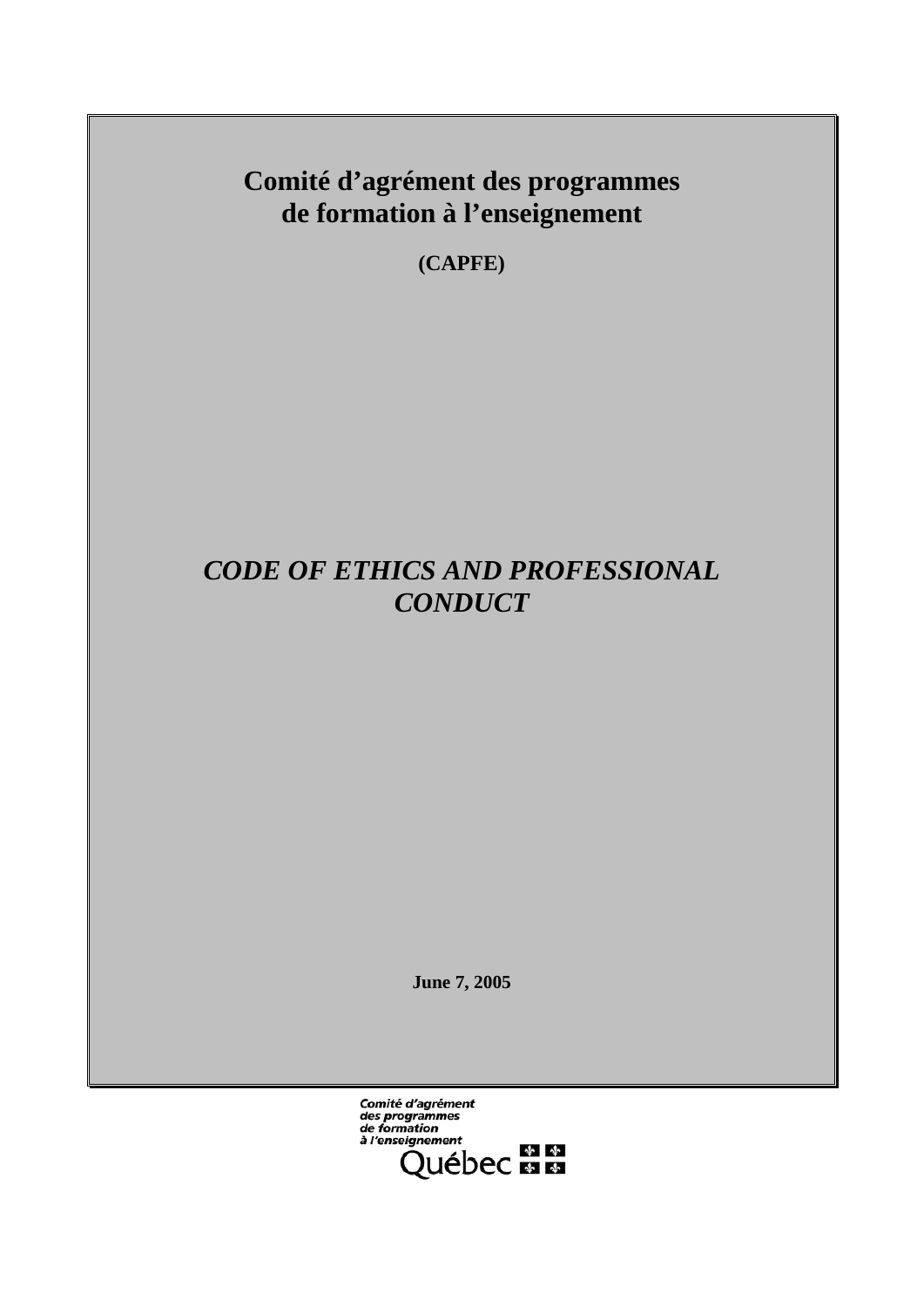## **Table of Contents**

| $\mathbf{1}$     |                                                                      |    |
|------------------|----------------------------------------------------------------------|----|
| $\mathbf 2$      |                                                                      |    |
| 3                |                                                                      |    |
| $\boldsymbol{4}$ |                                                                      |    |
| 5                | CODE OF ETHICS AND PROFESSIONAL CONDUCT 5                            |    |
| 5.1              |                                                                      |    |
| 5.2              |                                                                      |    |
| 5.2.1            |                                                                      |    |
| 5.2.2            |                                                                      |    |
| 5.2.3            |                                                                      |    |
| 5.2.4            | Transmission of information to the Minister of Education, Recreation |    |
|                  |                                                                      |    |
| 5.2.5            |                                                                      |    |
| 5.2.6            |                                                                      |    |
| 5.2.7            |                                                                      |    |
| 5.2.8            |                                                                      |    |
| 5.2.9            |                                                                      |    |
| 5.2.10           |                                                                      |    |
| 6                |                                                                      |    |
|                  |                                                                      | 12 |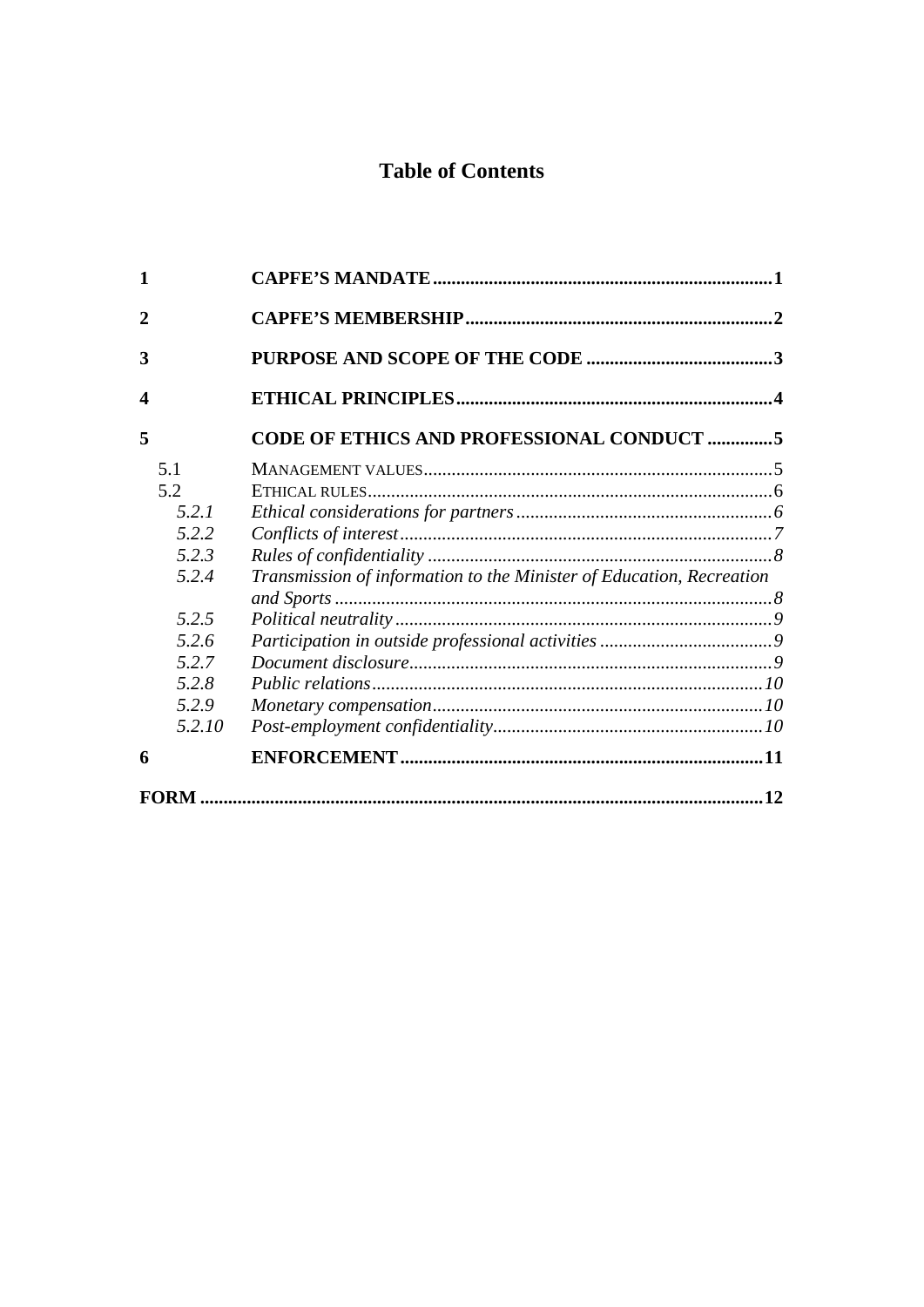## <span id="page-2-0"></span>*1 CAPFE's Mandate*

The *Comité d'agrément des programmes de formation à l'enseignement* (CAPFE) is an independent, autonomous body reporting directly to the Minister of Education, Recreation and Sports. It does not fall under the authority of any administrative unit of the Ministère de l'Éducation, du Sport et du Loisir (MELS). It strives to maintain a healthy distance from its partners (i.e. the MELS, school boards and universities), failing which, its decisions would lack credibility and integrity, and would therefore carry little weight. CAPFE is accountable to the Minister of Education, Recreation and Sports for its decisions and actions.

CAPFE's mission is to advise the Minister of Education, Recreation and Sports on all matters relating to the accreditation of teacher education programs for preschool, elementary and secondary education. Teacher education programs lead to various bachelor's degrees with the following specializations:

- $\triangleright$  preschool and elementary education
- $\triangleright$  secondary education
- $\triangleright$  special education
- $\triangleright$  physical and health education
- $\triangleright$  teaching French as a second language
- $\triangleright$  teaching English as a second language
- $\triangleright$  arts education
- $\triangleright$  vocational education

In pursuit of its mission, CAPFE is mandated by the Minister of Education, Recreation and Sports to:

- ¾ **examine** and **approve** teacher education programs for preschool, elementary and secondary education
- ¾ **make recommendations concerning** teacher education programs required for the issue of a teaching licence
- ¾ **advise** the Minister on the determination of the qualifications required of school teachers at the elementary and secondary levels $<sup>1</sup>$  $<sup>1</sup>$  $<sup>1</sup>$ </sup>

<span id="page-2-1"></span><sup>1</sup> 1. *Education Act*, R.S.Q., c. I-13.3, s. 477.13 and following.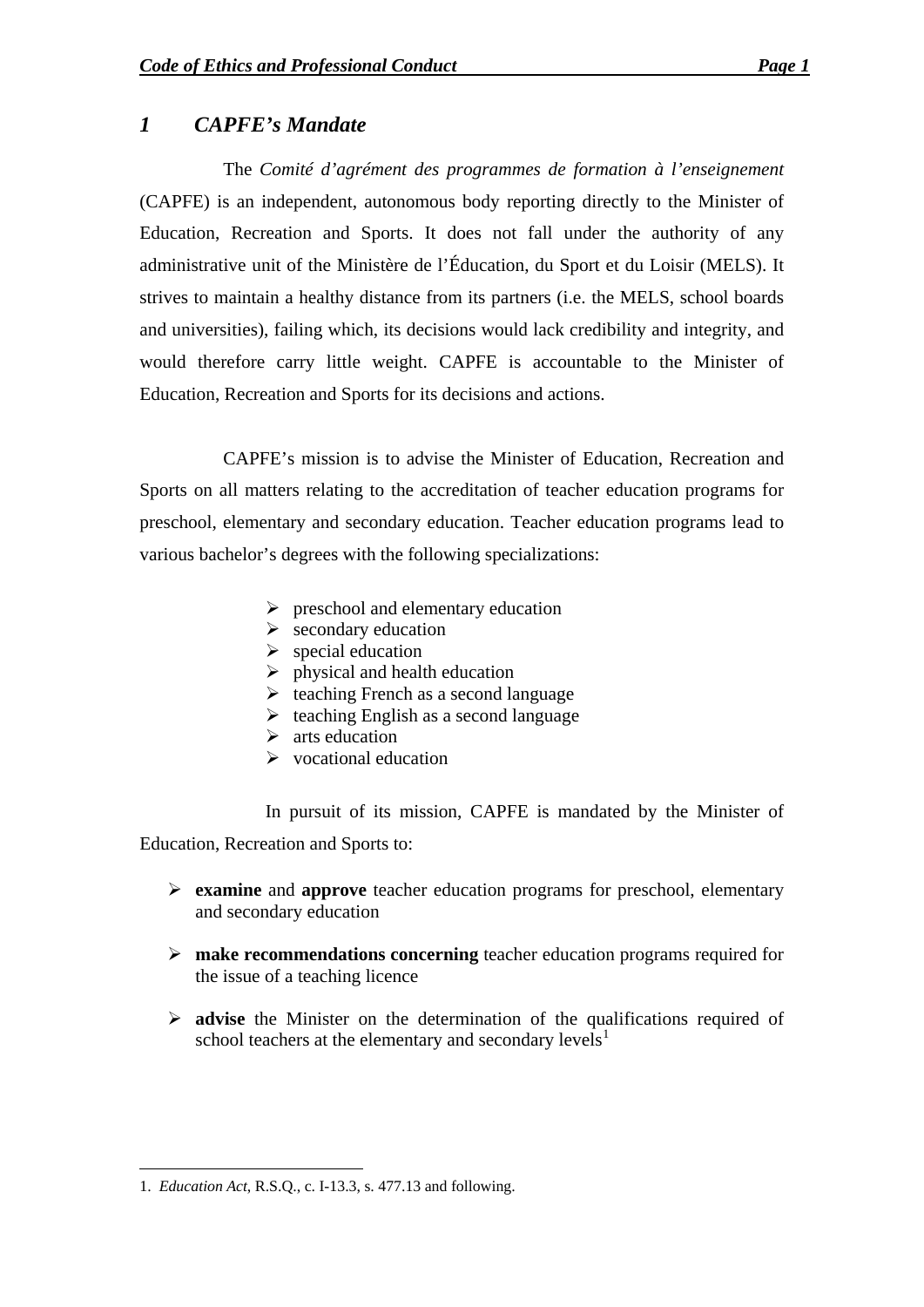## <span id="page-3-0"></span>*2 CAPFE's Membership*

CAPFE is made up of nine members appointed by the Minister of Education, Recreation and Sports after consultation with interested education bodies, such as teacher associations and other partners in the education community. Members include:

- $\triangleright$  the chair, who alternates between an education professional and a representative of the academic community
- $\triangleright$  three elementary or secondary school teachers
- $\triangleright$  an education professional
- $\triangleright$  three university professors
- $\triangleright$  a representative of the university education sector with experience at the preschool, elementary or secondary level

At least two of these members must represent the English-language school system.

The Minister may also appoint two associate members, one selected from among MELS employees and the other from among school board managerial staff. Associate members are not entitled to vote.

A secretary-coordinator takes care of day-to-day operations and manages the work performed by CAPFE members.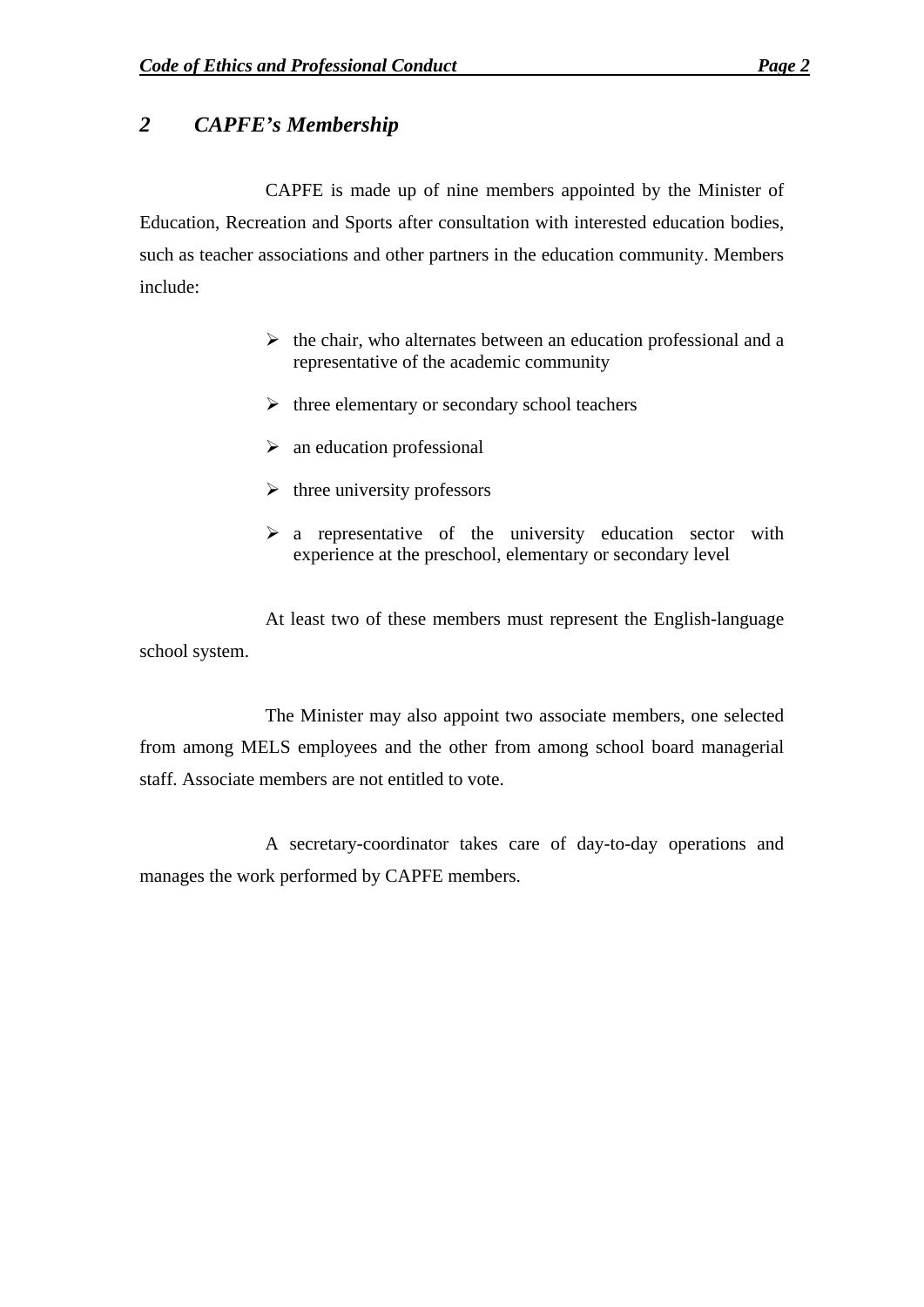### <span id="page-4-0"></span>*3 Purpose and Scope of the Code*

In accordance with the *Regulation respecting the ethics and professional conduct of public office holders*, [2](#page-4-1) this code establishes CAPFE's management values and the ethical principles to be upheld by its members.

The chair and the members and associate members appointed by the Minister of Education, Recreation and Sports are deemed CAPFE members and public office holders, in accordance with section 477.14 of the *Education Act*. All members and associate members are subject to the standards of ethics set forth in the *Act respecting the Ministère du Conseil exécutif* (R.S.Q., c. M-30) and the *Regulation respecting the ethics and professional conduct of public office holders*.

The CAPFE chair is obligated to remind members that the rule of confidentiality applies to anyone invited to attend a CAPFE meeting or sit on one of its subcommittees. This rule also applies to contract employees hired by CAPFE to conduct studies, surveys or inquiries.

Lastly, one of the appointed associate members and the secretarycoordinator are MELS employees and therefore subject to the standards of ethics under the *Civil Service Act* (R.S.Q., c. F-[3](#page-4-2).1) and related regulations.<sup>3</sup> However, the associate member who is also an employee of the MELS is subject to the ethical norms outlined in the *Regulation respecting the ethics and professional conduct of public office holders*. Regardless of these regulations, the secretary-coordinator and this associate member accept to conduct their activities in the spirit of this code.

1

<span id="page-4-1"></span><sup>2.</sup> *Gazette officielle du Québec*, Part II, No. 27, June 30, 1998, pp. 3474 to 3480.

<span id="page-4-2"></span><sup>3.</sup> *Regulation respecting ethics and discipline in the public service*, *Gazette officielle du Québec*, Part II, p. 2095.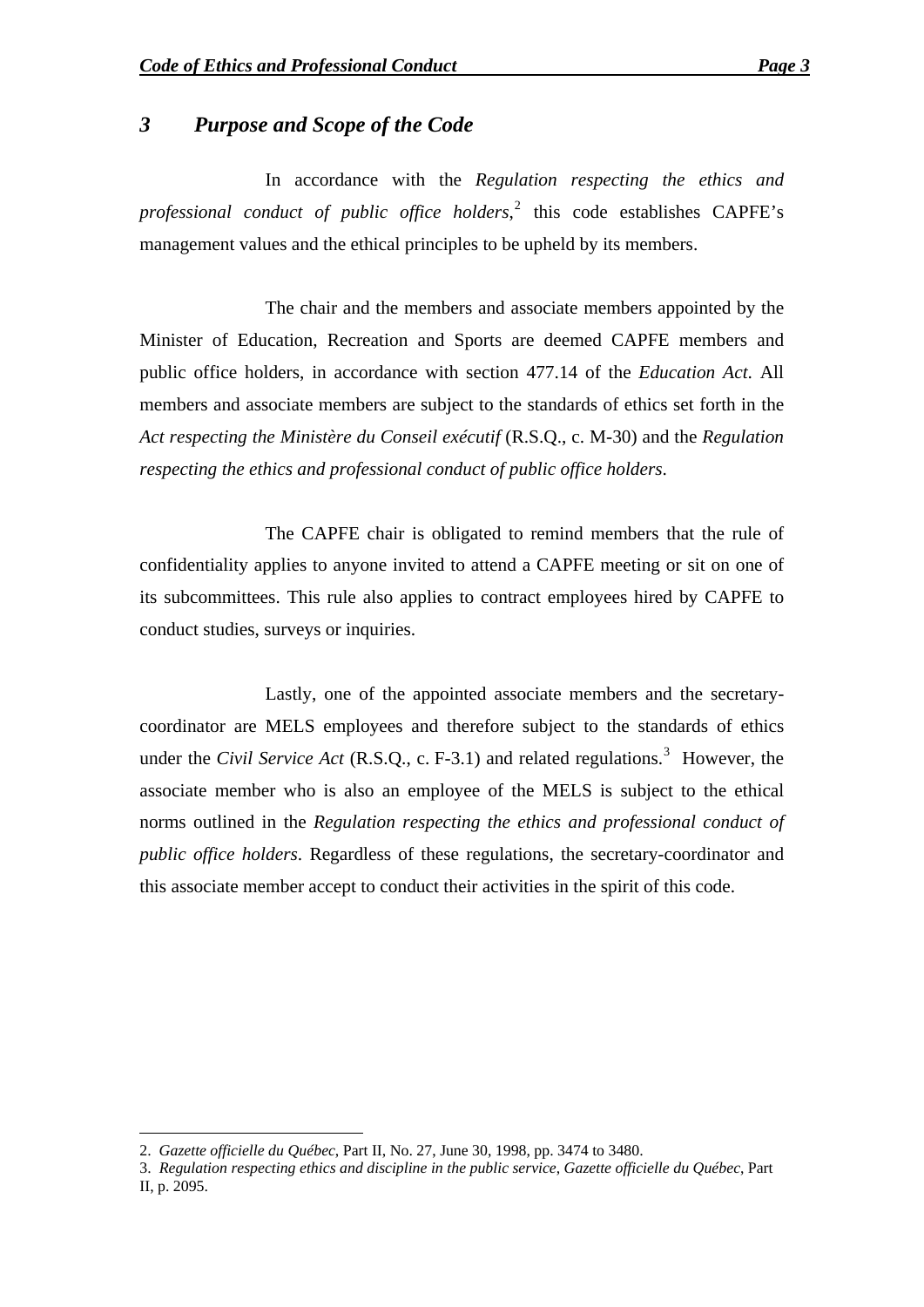## <span id="page-5-0"></span>*4 Ethical Principles*

In keeping with its mandate, CAPFE adheres to the following ethical principles:

- $\triangleright$  Members and associate members are required to perform their duties in the public interest in an impartial, independent and objective manner.
- ¾ The rules of conduct set forth in this code cannot cover all problem situations. Consequently, all CAPFE members are obligated to act to the best of their knowledge and skills, with diligence and integrity, and in accordance with the public interest, all applicable laws and regulations, and CAPFE's management values.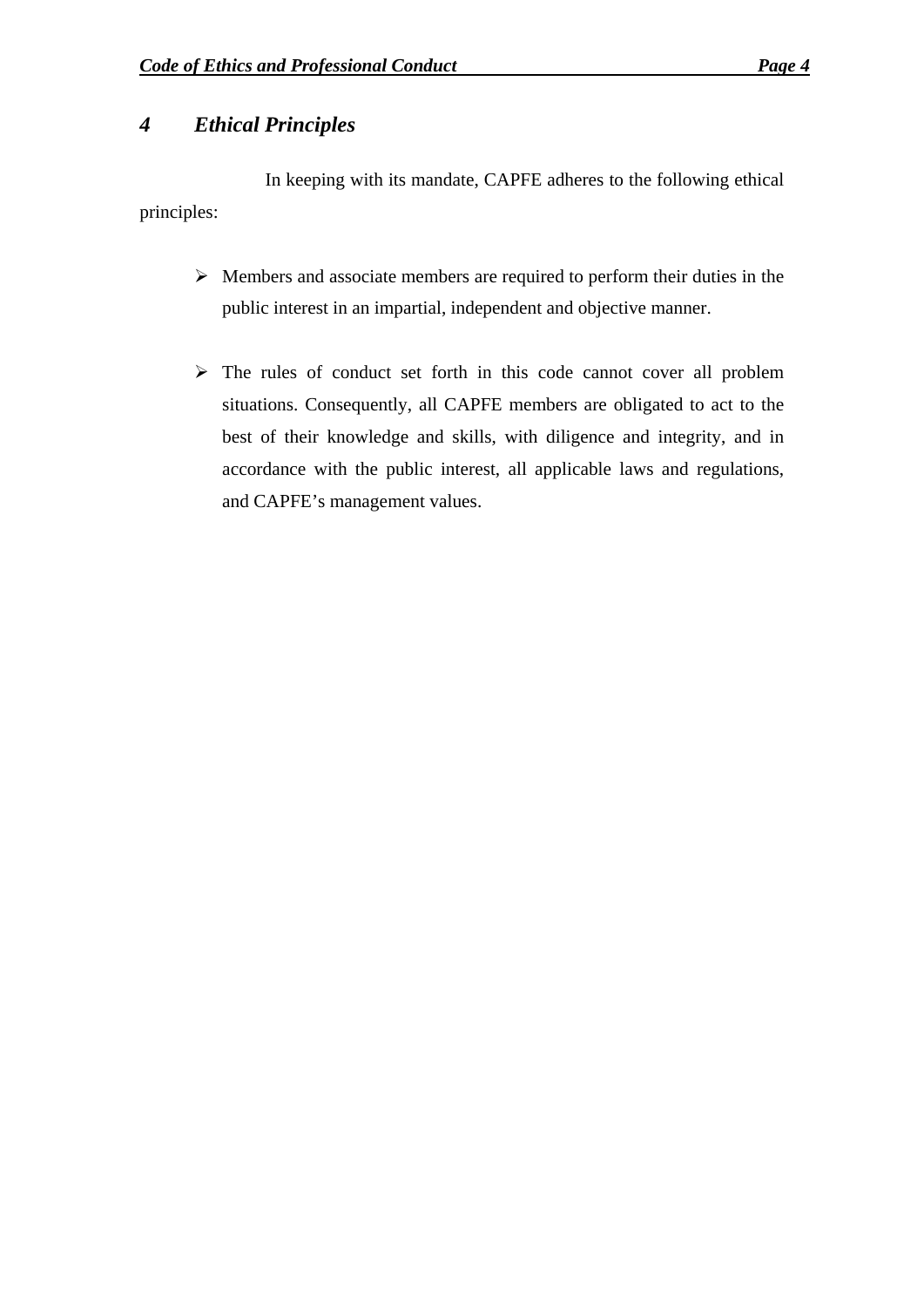## <span id="page-6-0"></span>*5 Code of Ethics and Professional Conduct*

#### **Ethics: A matter of integrity and credibility**

*Whereas* CAPFE recognizes the importance of discharging its publicly entrusted mandate;

*Whereas* CAPFE takes a dynamic approach to carrying out its operations and duties;

*Whereas* CAPFE members bear considerable responsibility with respect to teacher education programs;

*Whereas* CAPFE members and associate members serve limited terms of office and are affiliated with the various groups and institutions affected by CAPFE activities;

*Whereas* the credibility and integrity of CAPFE decisions are based on clearly defined and generally accepted operating rules;

the following rules, which constitute CAPFE's code of professional conduct, are hereby adopted.

#### *5.1 MANAGEMENT VALUES*

In light of its mandate and role in teacher education, CAPFE upholds the following management values:

- $\triangleright$  fair and equitable treatment, analysis and evaluation of teacher education programs and modifications thereto following their accreditation
- $\triangleright$  transparency in its actions and communications with clients
- $\triangleright$  helpful, courteous and prompt customer service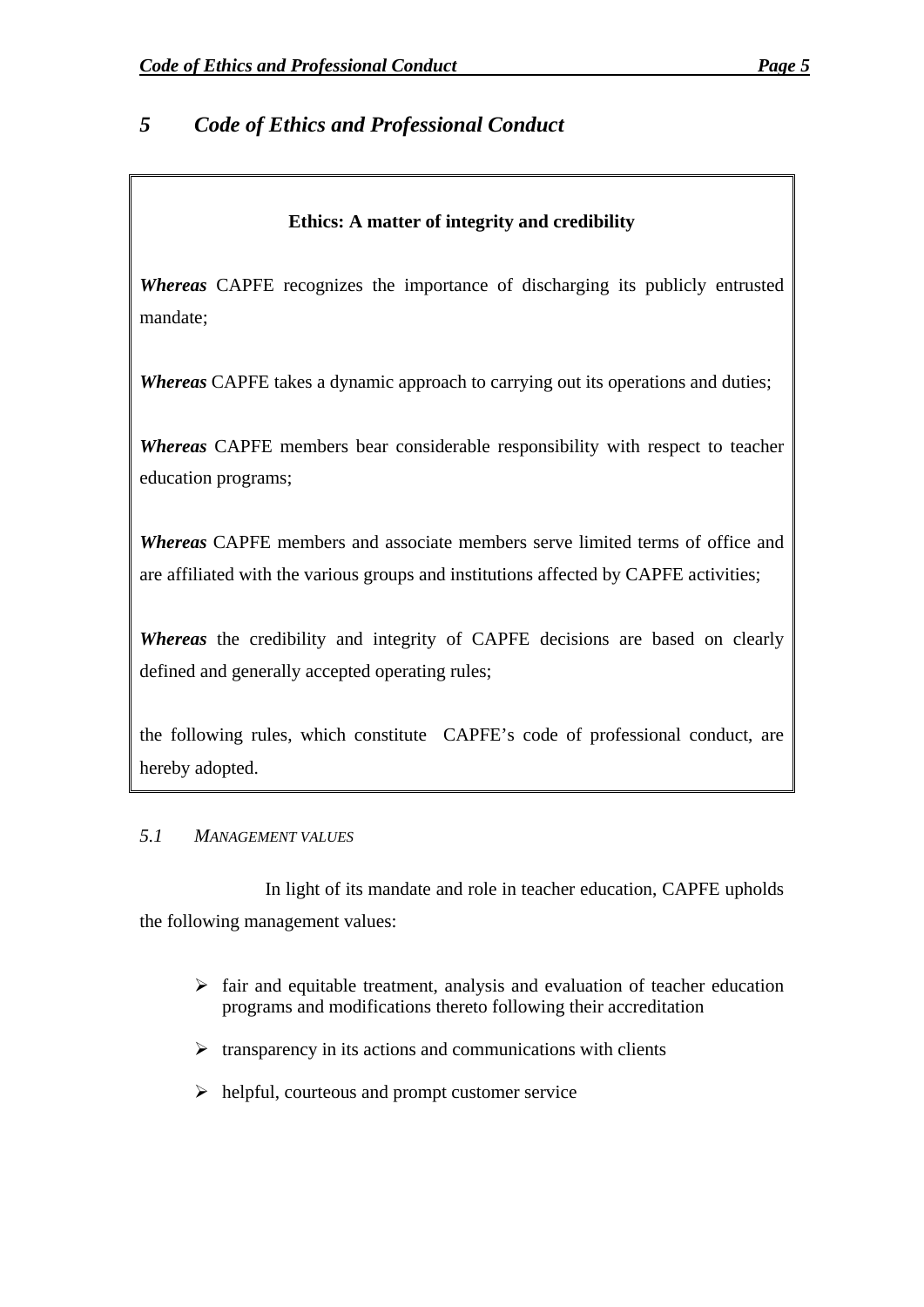#### <span id="page-7-0"></span>*5.2 ETHICAL RULES*

#### **5.2.1 Ethical considerations for partners**

To enable CAPFE to fulfill its mandate to grant professional accreditation in a fair, transparent and efficient manner, its partners—particularly the MELS, universities and school organizations—must follow certain ethical rules in their dealings and communications with CAPFE. The following are CAPFE's expectations in this regard.

- a) The MELS shall:
	- respect CAPFE's autonomy and integrity at all stages of the accreditation process
	- **PEDITE:** provide the information that CAPFE needs to fulfill its mandate
- b) Universities shall:
	- **•** respect CAPFE's autonomy and integrity at all stages of the accreditation process
	- **Perovide all the information that CAPFE needs to evaluate their** programs and to enable it to perform a thorough, objective analysis
	- **report** any complaint or grievance in accordance with generally accepted procedures
	- challenge a member of the accreditation follow-up committee or of an ad hoc committee only if they can demonstrate that this person has or may have a conflict of interest liable to compromise the evaluation of their programs
- c) Schools shall:
	- **•** respect CAPFE's autonomy and integrity at all stages of the accreditation process
	- agree to release teachers from their duties to allow them to work with CAPFE, the accreditation follow-up committee and any ad hoc committee
	- **PEDITE:** provide the information that CAPFE needs to fulfill its mandate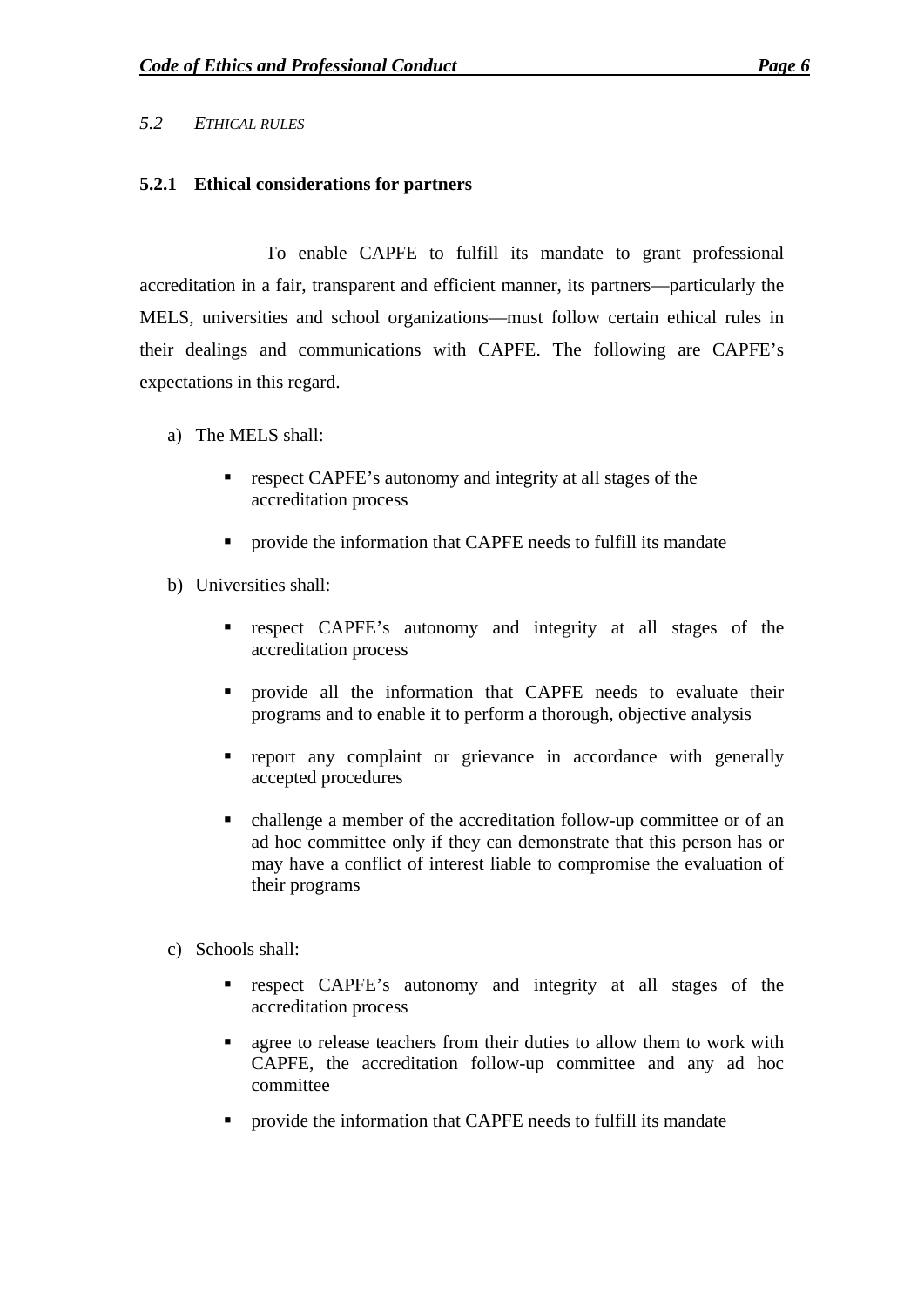#### <span id="page-8-0"></span>**5.2.2 Conflicts of interest**

#### *Employment or academic ties*

Any member with employment ties to a university submitting a program for accreditation must refrain from participating in the evaluation and decision processes concerning that program, including the application review and the appeal process, and he must withdraw from any meeting during which the program is under discussion as well as any vote associated with the program. This rule also applies to members of all ad hoc committees established by CAPFE to evaluate the program in question (e.g. accreditation follow-up committee, expert committees).

This rule applies as well to members from universities offering joint teacher education programs.

This general rule applies equally to members from the university system whose spouses or children have employment ties with the university in question or are enrolled in its teacher education program. This rule governs members from the different school systems whose spouses or children have employment ties to one of their institutions applying for accreditation or are enrolled in its teacher education program.

In accordance with the provision outlined in the first paragraph, members must refrain from participating in the evaluation of a university's teacher education program if they were employed in any capacity whatsoever by that university in the three years prior to the evaluation.

Lastly, members and associate members must disclose to CAPFE any direct or indirect interest they have in any organization, institution or association that may create a conflict of interest liable to compromise their positions and responsibilities.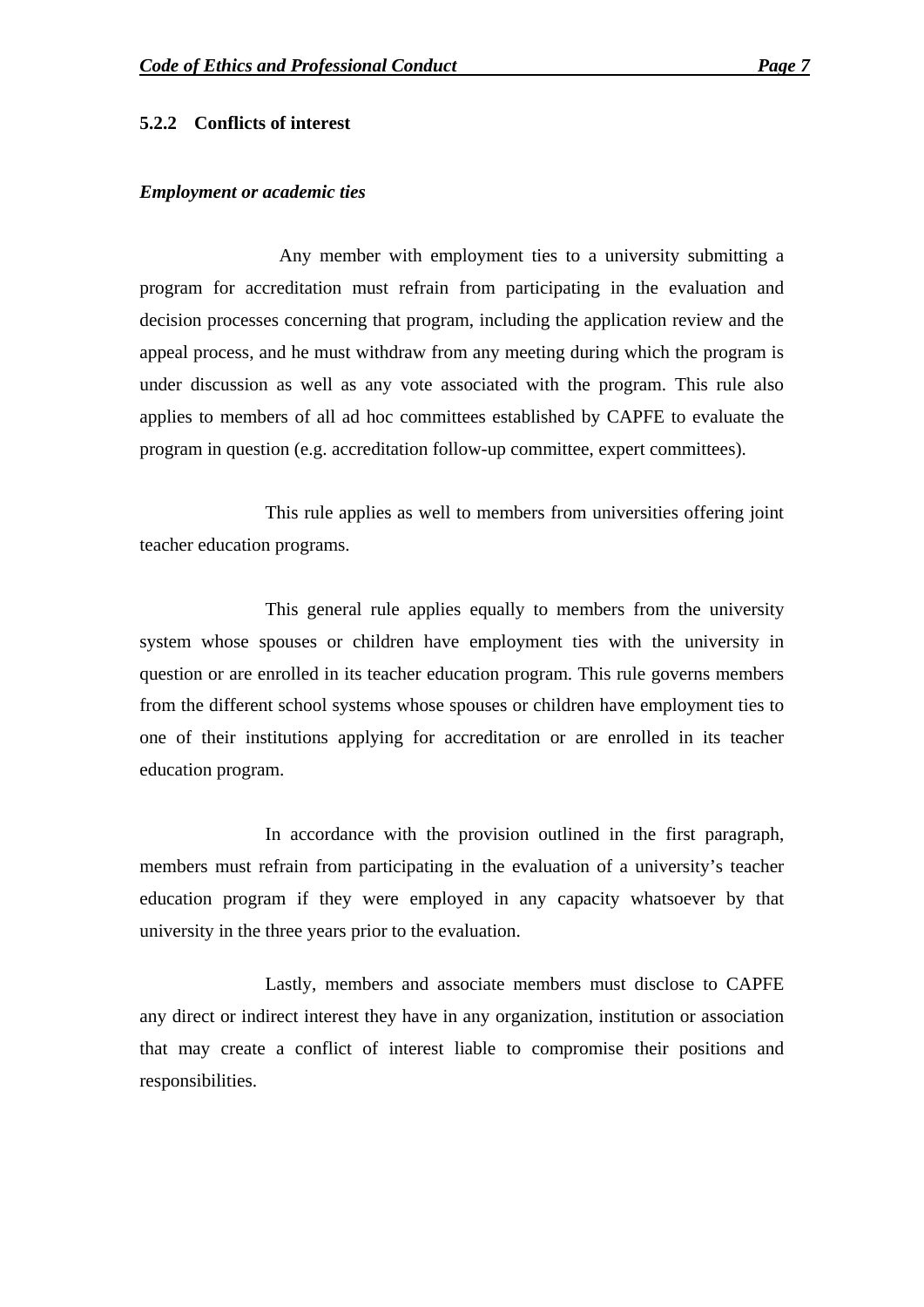#### <span id="page-9-0"></span>*Changes in employment status*

Members must notify the CAPFE chair if their employment status changes during their term of office. If members are promoted to a managerial position in a university or professional association representing one of the school systems, they must notify CAPFE, which will review the situation to determine if this creates a conflict of interest and will, if necessary, explain how to proceed.

#### **5.2.3 Rules of confidentiality**

CAPFE members must abide by the following rules of confidentiality:

- 1. Members must refrain from advising universities on how to specifically develop a teacher education program for accreditation purposes. However, a member may convey general information on the accreditation process
- 2. The chair is the sole member authorized to provide authoritative information on the application of CAPFE criteria and procedures.
- 3. Members cannot offer their services as private consultants to universities preparing programs for accreditation.
- 4. Personal opinions expressed by members at the work sessions held by CAPFE or by its subcommittees are deemed confidential.
- 5. All information on the accreditation process of a particular program or on the work performed by the program accreditation follow-up committee must remain confidential (e.g. working papers, evaluation grids, discussions, names of people involved, names of teacher education centres) until such time as the program is accredited.
- 6. Meeting minutes are deemed confidential, but decisions compiled in a special binder are available to the public.

### **5.2.4 Transmission of information to the Minister of Education, Recreation and Sports**

CAPFE has adopted the following rules regarding the transmission of

information to the Minister of Education, Recreation and Sports: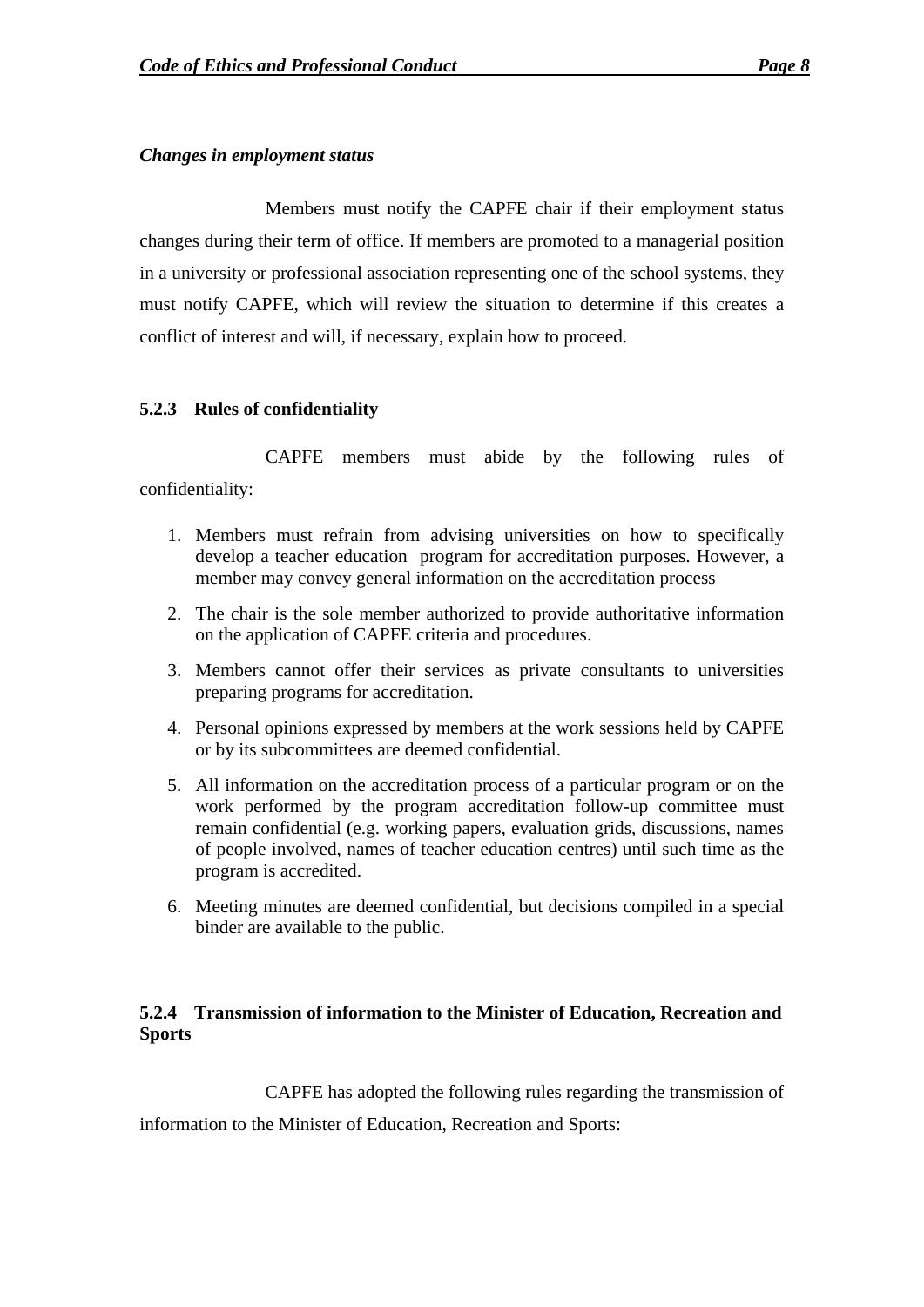- <span id="page-10-0"></span>1. CAPFE first submits its writings or briefs to the Minister of Education, Recreation and Sports. Unless the Minister provides notification to the contrary within 15 business days, CAPFE releases its publications.
- 2. CAPFE notifies the Minister of Education, Recreation and Sports when a program has been approved for accreditation.
- 3. CAPFE notifies the Minister of Education, Recreation and Sports of any nonaccreditation decision regarding a given teacher education program.
- 4. CAPFE notifies the Minister of Education, Recreation and Sports should a program lose its accreditation.

#### **5.2.5 Political neutrality**

In performing their duties within CAPFE, members must act independently of all lobby groups and partisan political considerations.

With the exception of the MELS representative, members must not defend the viewpoints of the organizations with which they are affiliated, given that the MELS has appointed them in their capacity as individuals.

#### **5.2.6 Participation in outside professional activities**

From time to time, members or associate members may take part in outside professional activities on education-related topics. CAPFE considers that participation in such activities also falls under the rules of this code.

#### **5.2.7 Document disclosure**

Subject to the provisions of the Act respecting access to documents held by public bodies and the protection of personal information (R.S.Q., c. A-2.1), the documents held by CAPFE can be consulted. The types of documents and the mechanisms for consultation are described in the *Protocole d'accès aux documents détenus par le Comité d'agrément des programmes de formation à l'enseignement* (octobre 2006).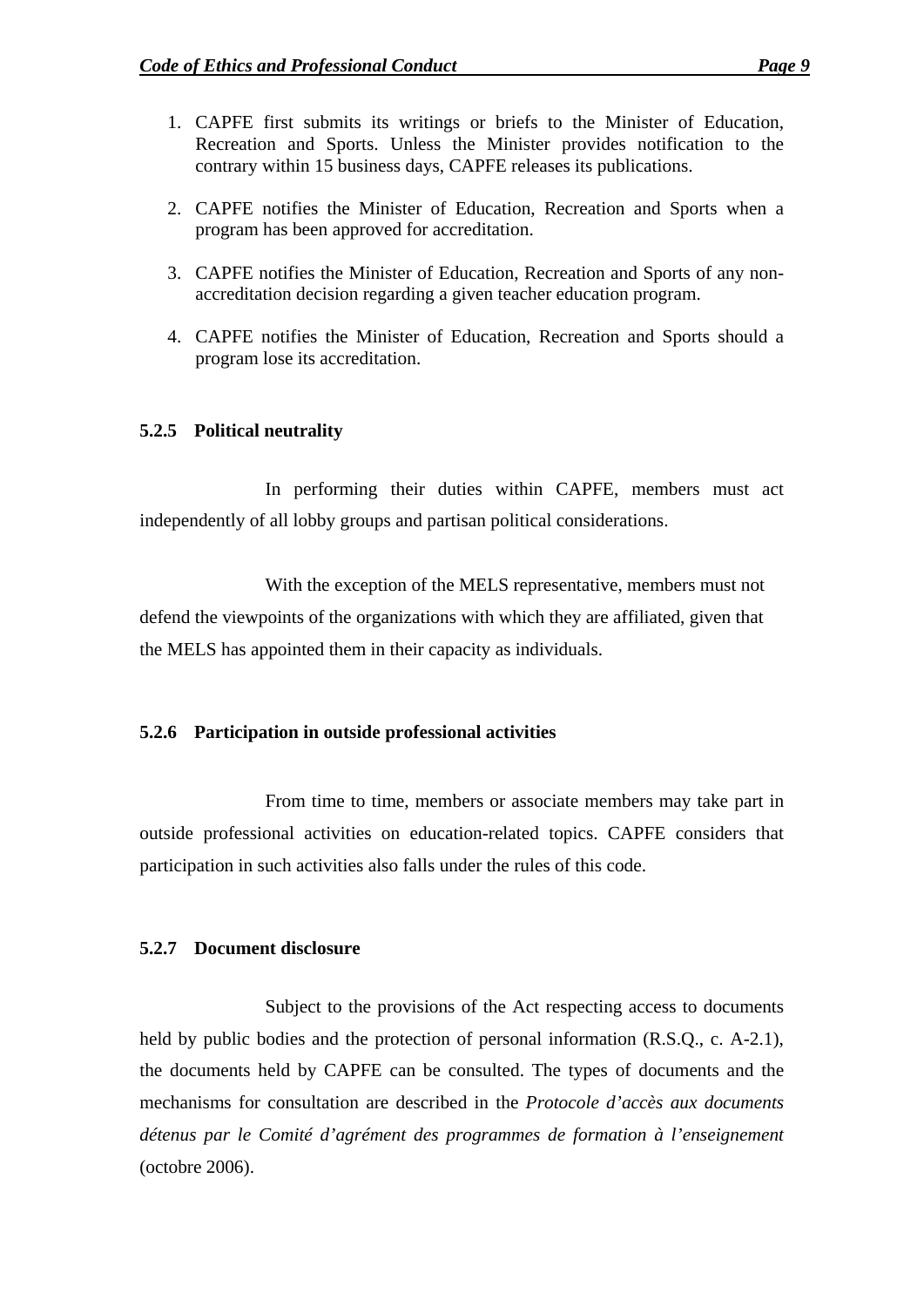#### <span id="page-11-0"></span>**5.2.8 Public relations**

Only the chair or the chair's representative is authorized to act on behalf of CAPFE. This provision governs public communications such as conference and symposium speeches and statements to the media. In all such cases, persons acting or speaking on behalf of CAPFE must demonstrate restraint in publicly expressing their opinions.

#### **5.2.9 Monetary compensation**

CAPFE members receive no remuneration; only the cost of substitute teaching, transportation and living expenses are reimbursed, in accordance with standard procedures.

Members may neither accept nor solicit favours or undue benefits for themselves or a third party; nor may they accept gifts, tokens of hospitality or any benefits other than those of modest use and value. Any other gift, token of hospitality or benefit received must be returned to the donor or government.

#### **5.2.10 Post-employment confidentiality**

After the expiry of their term of office, members may neither disclose any confidential information obtained while performing their duties for CAPFE, nor use, for their own or someone else's benefit, any information unavailable to the public that they obtained in the course of their duties.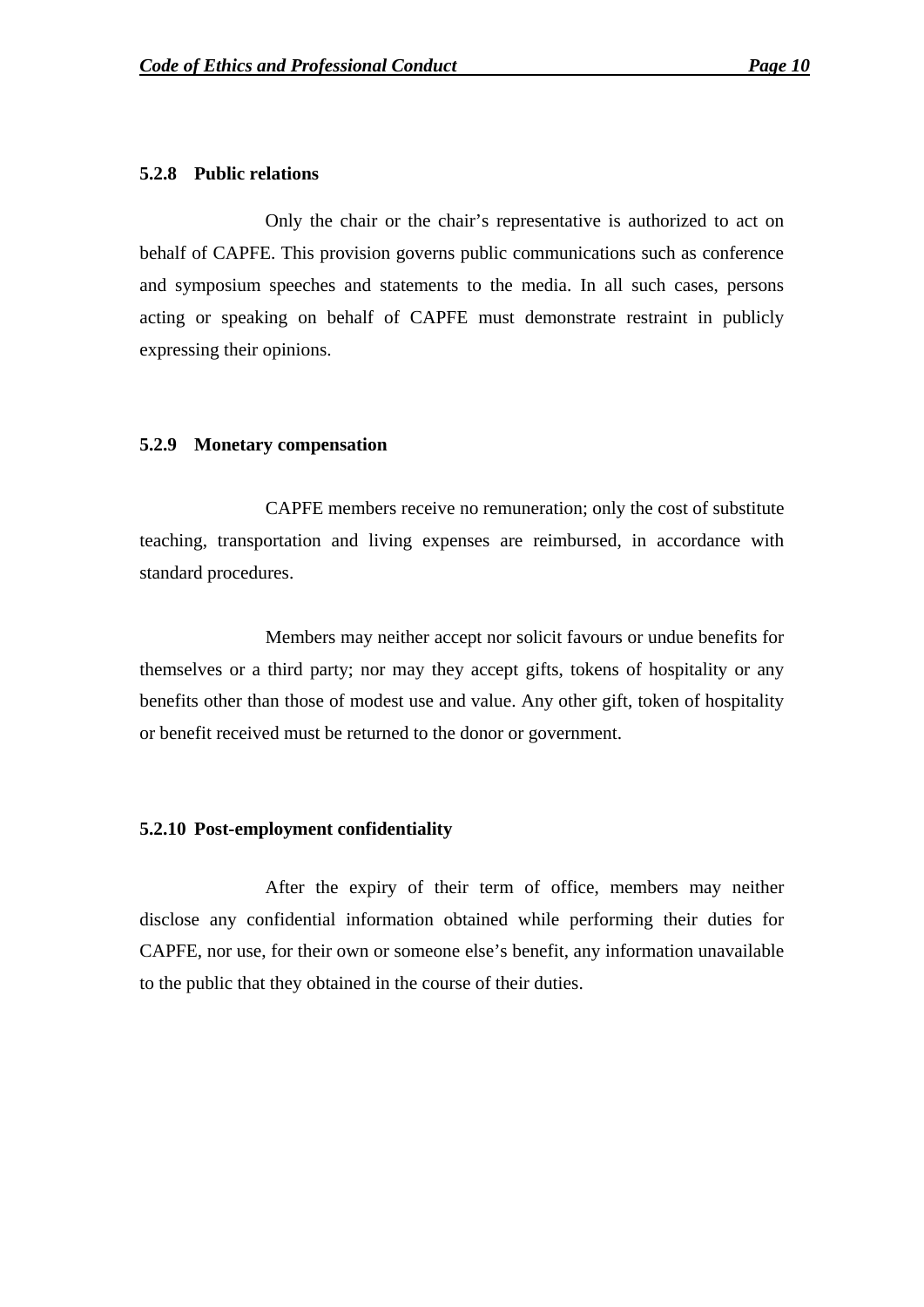#### <span id="page-12-0"></span>*6 Enforcement*

In the event of non-compliance with the ethical principles and rules of professional conduct specified herein, disciplinary action may be instituted by the associate secretary-general responsible for executive appointments at the Ministère du Conseil Exécutif, following the procedure specified in the *Regulation respecting the ethics and professional conduct of public office holders*.

The CAPFE chair is responsible for implementing and enforcing this code. The chair must also ensure that all members comply with the ethical principles and rules of professional conduct set forth in this code and must notify the competent authority of any violation. Members are responsible for notifying the chair of a colleague's alleged violation of any of the rules provided in this code.

Members who have allegedly violated the rules of this code may be temporarily relieved of their duties by the competent authority to allow for a comprehensive review of the situation and a final decision. This measure applies to urgent situations and to allegations of serious offences.

The competent authority shall notify the member in question of the alleged violation and the applicable penalty. The authority shall inform any such members that they may submit their personal account of the situation within seven days and request a hearing on the matter.

If upon review of the file and discussion with the chair, the member is found to have violated the principles and rules of professional conduct of this code, the Secretary General of the Executive Council may impose the applicable penalty. This penalty may take the form of a reprimand, suspension or removal from office. Any penalty imposed must be justified in writing.

**Adopted by CAPFE members on June 7, 2005. Decision 78-01** 

**Amended on October 6, 2006, Decision 85-02 Amended on October 3, 2007, Decision 90-01** 

*CAPFE.Code d'éthique.2005.English Final Version.doc*